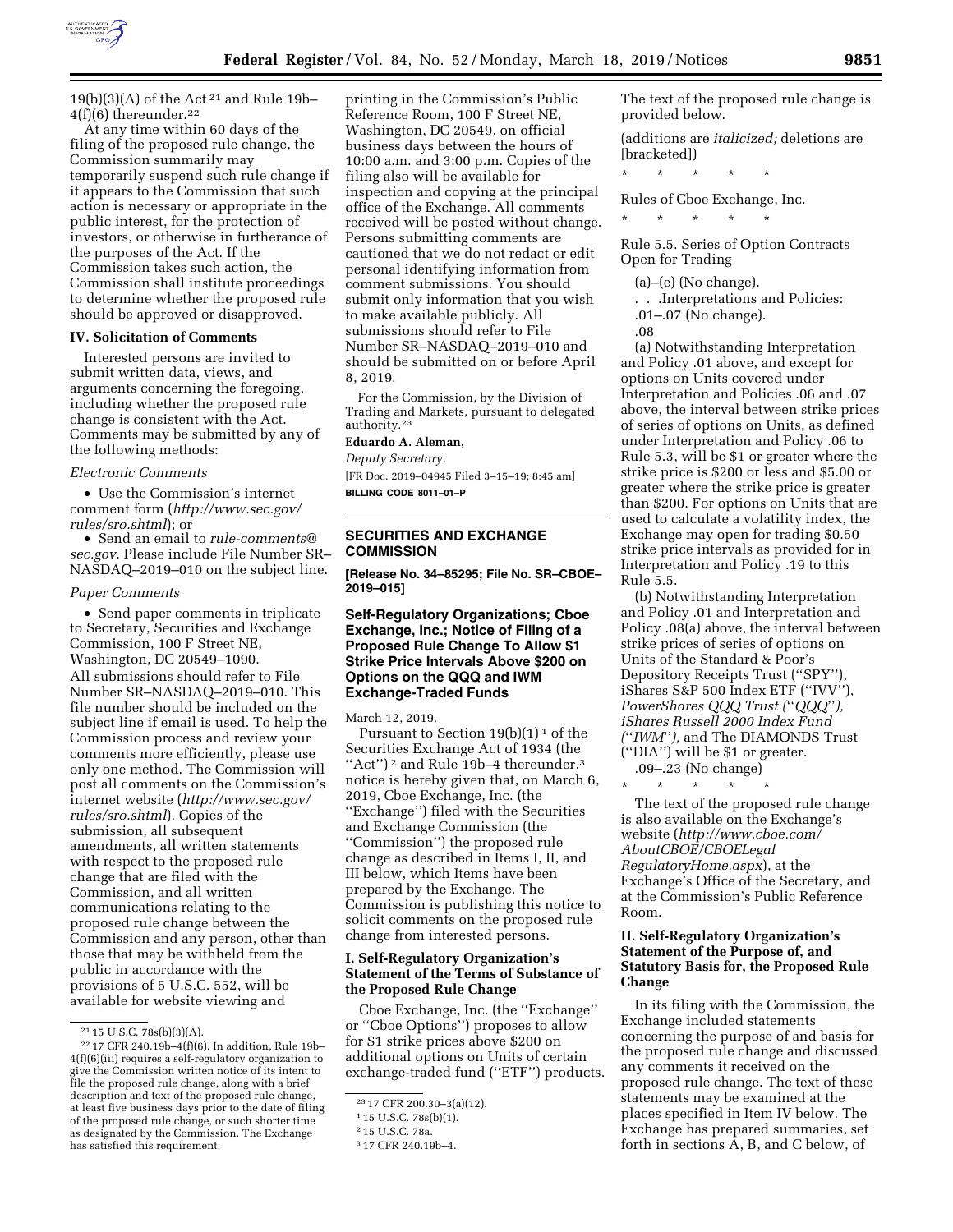the most significant aspects of such statements.

# *A. Self-Regulatory Organization's Statement of the Purpose of, and Statutory Basis for, the Proposed Rule Change*

#### 1. Purpose

The Exchange proposes to amend Interpretation and Policy .08(b) to Rule 5.5 to allow for the interval between strike prices of series of options on Units of QQQ and IWM to be \$1 or greater where the strike price is greater than \$200.

Currently, Interpretation and Policy .08(b) to Rule 5.5 allows for the interval between strike prices of series of options on Units of SPY, IVV, and DIA to be \$1 or greater where the strike price is greater than \$200. Under Rule 5.5 Interpretation and Policy .08(a), the interval between strike prices of series of options on all other Units is currently \$5.00 or greater where the strike price is greater than \$200. Specifically, the Exchange proposes to modify the interval setting regime to allow \$1 strike price intervals where the strike price is above \$200 for IWM and QQQ options. The Exchange believes that the proposed rule change would make QQQ and IWM options easier for investors and traders to use and more tailored to their investment needs.

The QQQ and IWM are designed to provide investors different ways to efficiently gain exposure to the equity markets and execute risk management, hedging, asset allocation and income generation strategies. The QQQ is a Unit investment trust designed to closely track the price and performance of a the Nasdaq-100 Index (''NDX''), which represents the largest and most active non-financial domestic and international issues listed on The Nasdaq Stock Market based on market capitalization. Likewise, the IWM is an index ETF designed to closely track the price and performance of the Russell 2000 Index (''RUT''), which represents the small capitalization sector of the U.S. equity market. In general, QQQ and IWM options provide investors with the benefit of trading broader markets in a manageably sized contract.

The value of QQQ is designed to approximate 1/40 the value of the underlying NDX. For example, if the NDX price level is 1400, QQQ strike prices generally would be expected to be priced around \$35. The value of IWM is designed to approximate 1/10 the value of the underlying RUT. In the past year, the NDX has climbed above a price level of 7500, and the RUT climbed to

a price level of approximately 1700 4 (both prior to the December 2018 market-wide decline). As the value of the underlying ETF (and the index the ETF tracks) and resulting strike prices for each option continues to appreciate, the Exchange has received Trading Permit Holder (''TPH'') requests to list additional strike prices (\$1 increments) in QQQ and IWM options above \$200. The QQQ is among the most actively traded ETFs on the market. It is widely quoted as an indicator of technology stock prices and investor confidence in the technology and telecommunication market spaces, a significant indicator of overall economic health. Similarly, IWM is among the most actively traded ETFs on the market and provides investors with an investment tool to gain exposure to small U.S. public companies. Industry-wide trade volume in QQQ more than doubled from 2017 to 2018. As a result, QQQ options and IWM options have grown to become two of the largest options contracts in terms of trading volume. Investors use these products to diversify their portfolios and benefit from market trends.

Accordingly, the Exchange believes that offering a wider base of QQQ and IWM options affords traders and investors important hedging and trading opportunities, particularly in the midst of current price trends. The Exchange believes that not having the proposed \$1 strike price intervals above \$200 in QQQ and IWM significantly constricts investors' hedging and trading possibilities. The Exchange therefore believes that by having smaller strike intervals in QQQ and IWM, investors would have more efficient hedging and trading opportunities due to the lower \$1 interval ascension. The proposed \$1 intervals above the \$200 strike price, will result in having at-the-money series based upon the underlying ETFs moving less than 1%. The Exchange believes that the proposed strike setting regime is in line with the slower movements of broad-based indices. Considering the fact that \$1 intervals already exist below the \$200 price point and that both QQQ and IWM have consistently inclined in price toward the \$200 level, the Exchange believes that continuing to

maintain the current \$200 level (above which intervals increase 500% to \$5), may have a negative effect on investing, trading and hedging opportunities, and volume. The Exchange believes that the investing, trading, and hedging opportunities available with QQQ and IWM options far outweighs any potential negative impact of allowing QQQ and IWM options to trade in more finely tailored intervals above the \$200 price point.

The proposed strike setting regime would permit strikes to be set to more closely reflect the increasing values in the underlying indices and allow investors and traders to roll open positions from a lower strike to a higher strike in conjunction with the price movements of the underlying ETFs. Under the current rule, where the next higher available series would be \$5 away above a \$200 strike price, the ability to roll such positions is effectively negated. Accordingly, to move a position from a \$200 strike to a \$205 strike under the current rule, an investor would need for the underlying product to move 2.5%, and would not be able to execute a roll up until such a large movement occurred. As stated, the NDX and RUT have experienced continued, steady growth. The Exchange believes that with the proposed rule change, the investor would be in a significantly safer position of being able to roll his open options position from a \$200 to a \$201 strike price, which is only a 0.5% move for the underlying. As a result, the proposed rule change will allow the Exchange to better respond to customer demand for QQQ and IWM strike prices more precisely aligned with the smaller, longer-term incremental increases in respective underlying ETFs. The Exchange believes that the proposed rule change, like the other strike price programs currently offered by the Exchange, will benefit investors by providing investors the flexibility to more closely tailor their investment and hedging decisions using QQQ and IWM options. Moreover, by allowing series of QQQ and IWM options to be listed in \$1 intervals between strike prices over \$200, the proposal will moderately augment the potential total number of options series available on the Exchange. However, the Exchange believes it and the Options Price Reporting Authority (''OPRA'') have the necessary systems capacity to handle any potential additional traffic associated with this proposed rule change. The Exchange also believes that TPHs will not have a capacity issue due to the proposed rule change. In addition, the Exchange represents that it

<sup>4</sup>*See* Securities Exchange Act Release No. 72990 (September 4, 2014), 79 FR 53799 (September 10, 2014) (Notice of Filing and Immediate Effectiveness of a Proposed Rule Change Relating to the Strike Setting Regimes for SPY and DIA Options) (SR– CBOE–2014–068) (noting that at the time Interpretation and Policy .08 to Rule 5.5 was amended to modify the interval setting regimes for SPY and DIA to allow \$1 strike price intervals above \$200, the price levels for their respective underlying ETFs hovered around 2000 and 1700, comparable to the current NDX and RUT price levels).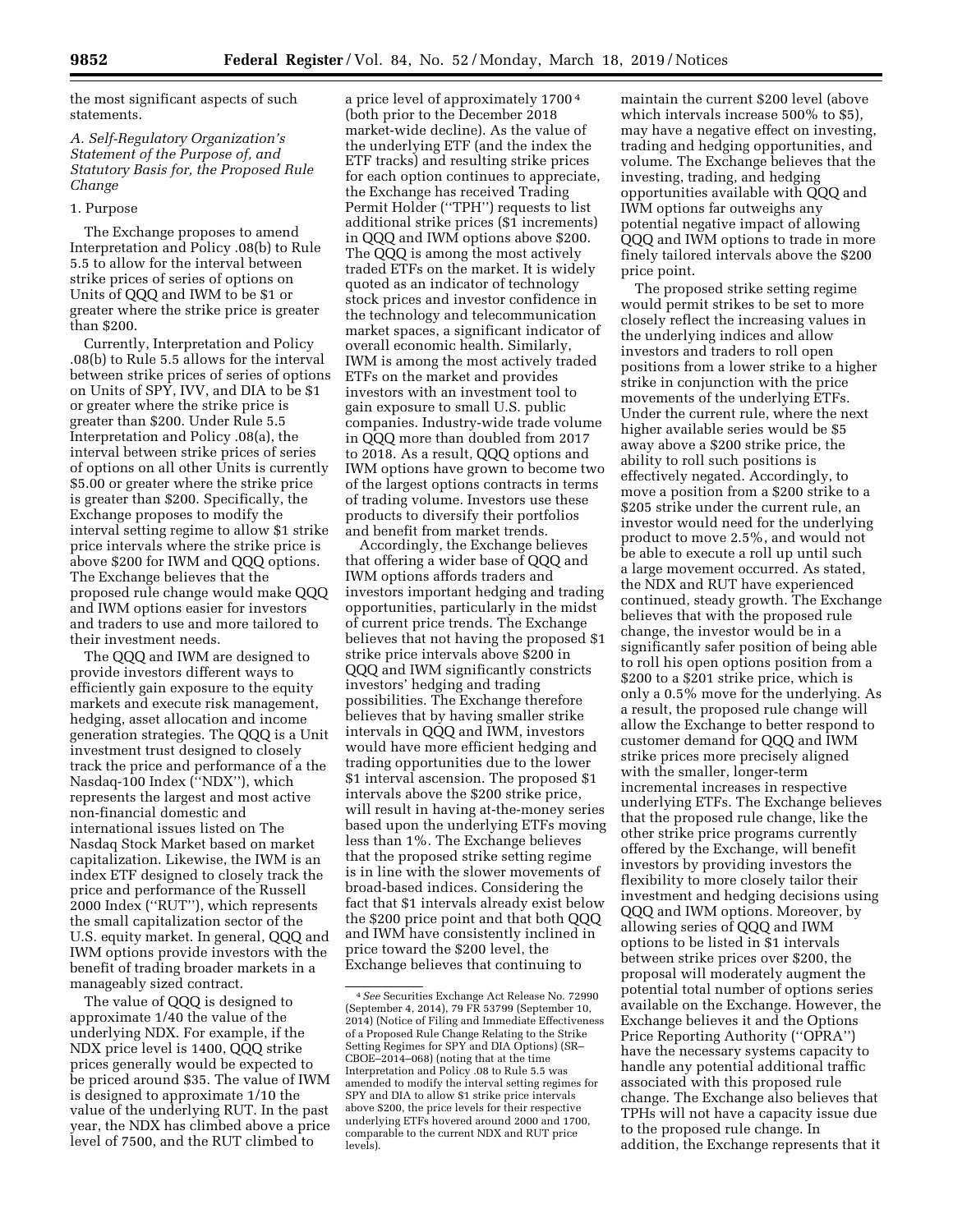does not believe that this expansion will cause fragmentation of liquidity, but rather, believes that finer strike intervals will serve to increase liquidity available as well as price efficiency by providing more trading opportunities for all market participants.

#### 2. Statutory Basis

The Exchange believes the proposed rule change is consistent with the Securities Exchange Act of 1934 (the "Act") and the rules and regulations thereunder applicable to the Exchange and, in particular, the requirements of Section 6(b) of the Act.<sup>5</sup> Specifically, the Exchange believes the proposed rule change is consistent with the Section 6(b)(5) 6 requirements that the rules of an exchange be designed to prevent fraudulent and manipulative acts and practices, to promote just and equitable principles of trade, to foster cooperation and coordination with persons engaged in regulating, clearing, settling, processing information with respect to, and facilitating transactions in securities, to remove impediments to and perfect the mechanism of a free and open market and a national market system, and, in general, to protect investors and the public interest.

In particular, the proposed rule change to Interpretation and Policy .08(b) to Rule 5.5 will allow investors to more easily use QQQ and IWM options. Moreover, the proposed rule change would allow investors to better trade and hedge positions in QQQ and IWM options where the strike price is greater than \$200, and ensure that investors in both options are not at a disadvantage simply because of the strike price.

The Exchange believes the proposed rule change is consistent with Section 6(b)(1) of the Act, which provides that the Exchange be organized and have the capacity to be able to carry out the purposes of the Act and the rules and regulations thereunder, and the rules of the Exchange. The rule change proposal allows the Exchange to respond to customer demand to allow QQQ and IWM options to trade in \$1 intervals above a \$200 strike price. The Exchange does not believe that the proposed rule would create additional capacity issues or affect market functionality.

As noted above, ETF options trade in wider \$5 intervals above a \$200 strike price, whereby options at or below a \$200 strike price trade in \$1 intervals. This creates a situation where contracts on the same option class effectively may not be able to execute certain strategies such as, for example, rolling to a higher

strike price, simply because of the \$200 strike price above which options intervals increase by 500%. This proposal remedies the situation by establishing an exception to the current ETF interval regime for QQQ and IWM options to allow such options to trade in \$1 or greater intervals at all strike prices.

The Exchange believes that the proposed rule change, like other strike price programs currently offered by the Exchange, will benefit investors by giving them increased flexibility to more closely tailor their investment and hedging decisions. Moreover, the proposed rule change is consistent with changes adopted by other exchanges.7

With regard to the impact of this proposal on system capacity, the Exchange believes it and OPRA have the necessary systems capacity to handle any potential additional traffic associated with this proposed rule change. The Exchange believes that its members will not have a capacity issue as a result of this proposal.

# *B. Self-Regulatory Organization's Statement on Burden on Competition*

The Exchange does not believe that the proposed rule change to Interpretation and Policy .08(b) to Rule 5.5 will impose any burden on competition that is not necessary or appropriate in furtherance of the purposes of the Act. Rather, the Exchange believes that the proposed rule change will result in additional investment options and opportunities to achieve the investment and trading objectives of market participants seeking efficient trading and hedging vehicles, to the benefit of investors, market participants, and the marketplace in general. Specifically, the Exchange believes that QQQ and IWM options investors and traders will significantly benefit from the availability of finer strike price intervals above a \$200 price point. In addition, the interval setting regime the Exchange proposes to apply to QQQ and IWM options is currently applied to SPY, IVV, and DIA options, which are similarly popular and widely traded ETF products and track indexes at similarly high price levels. Thus, the proposed strike setting regime for QQQ and IWM options will allow options on the most actively traded ETFs with index levels at corresponding price levels to trade pursuant to the same strike setting regime. This will permit investors to employ similar investment

and hedging strategies for each of these options.

*C. Self-Regulatory Organization's Statement on Comments on the Proposed Rule Change Received From Members, Participants, or Others* 

The Exchange neither solicited nor received comments on the proposed rule change.

### **III. Date of Effectiveness of the Proposed Rule Change and Timing for Commission Action**

Within 45 days of the date of publication of this notice in the **Federal Register** or within such longer period up to 90 days (i) as the Commission may designate if it finds such longer period to be appropriate and publishes its reasons for so finding or (ii) as to which the Exchange consents, the Commission will:

A. By order approve or disapprove such proposed rule change, or

B. institute proceedings to determine whether the proposed rule change should be disapproved.

### **IV. Solicitation of Comments**

Interested persons are invited to submit written data, views, and arguments concerning the foregoing, including whether the proposed rule change is consistent with the Act. Comments may be submitted by any of the following methods:

#### *Electronic Comments*

• Use the Commission's internet comment form (*http://www.sec.gov/ rules/sro.shtml*); or

• Send an email to *rule-comments@ sec.gov*. Please include File Number SR– CBOE–2019–015 on the subject line.

#### *Paper Comments*

• Send paper comments in triplicate to Secretary, Securities and Exchange Commission, 100 F Street NE, Washington, DC 20549–1090.

All submissions should refer to File Number SR–CBOE–2019–015. This file number should be included on the subject line if email is used. To help the Commission process and review your comments more efficiently, please use only one method. The Commission will post all comments on the Commission's internet website (*http://www.sec.gov/ rules/sro.shtml*). Copies of the submission, all subsequent amendments, all written statements with respect to the proposed rule change that are filed with the Commission, and all written communications relating to the proposed rule change between the Commission and any person, other than

<sup>5</sup> 15 U.S.C. 78f(b).

<sup>6</sup> 15 U.S.C. 78f(b)(5).

<sup>7</sup>*See* Securities Exchange Act Release No. 72664 (July 24, 2014), 79 FR 44231 (July 30, 2014) (Notice of Filing of Proposed Rule Change, as Modified by Amendment No. 1, Relating to SPY and DIA Options) (SR–Phlx–2014–46).